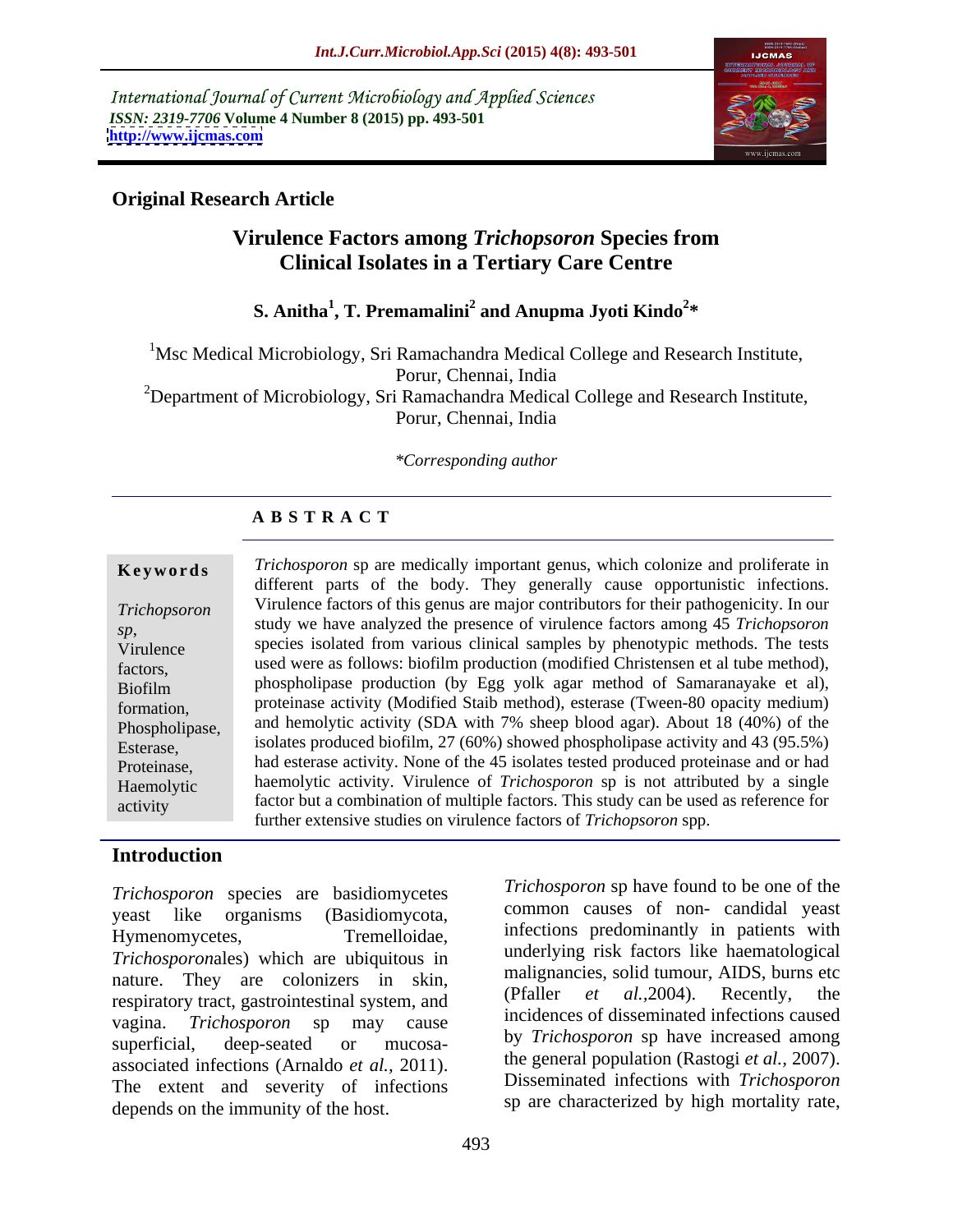since it is resistant to most of the antifungal **Materials and Methods** agents (Serena *et al.,*2006 and Zhikuan Xia *et al.,* 2012) Hence, exploring the virulence pathogenicity and infections caused by

Biofilm formation plays an important role in approval from Institutional Ethics the pathogenicity of *Trichosporon* species especially with the use of catheters and catheter-related devices. This ability to form About 45 genotypically confirmed and biofilms on implanted devices accounts for archived strains of *Trichosporon* species invasive Trichosporonosis and it can also isolated from various clinical samples were promote the resistance to antifungal drugs and evasion of host immune response for various virulence factors like biofilm (Arnaldo *et al.,* 2011). Secretion of enzymes by the organism for scavenging nutrients production of enzymes likes phospholipase, from the environment also serves as an *proteinase*, and esterase. important virulence factor.

The most common enzymes produced by the organism, proteases and phospholipases, increases the pathogenicity by breaking up

Microorganisms invading the host cells can penetrate and damage the outer cell are capable of hydrolyzing these chemical constituents, such as phospholipases and tubes and were rotated to ensure uniform during host cell invasion (Hube *et al.,* 2001 survival and the capacity of the yeast to

#### **Materials and Methods**

factors which are primary contributors of Medical College and Research Institute, *Trichopsoron* sp is important. a retrospective hospital based descriptive This study was done at Sri Ramachandra Chennai which is a tertiary care centre. It is study which was initiated after getting approval from Institutional Ethics Committee (CSP/13/JUN/29/113).

> used for the study. The isolates were tested for various virulence factors like biofilm production, haemolytic activity and proteinase, and esterase.

#### **Test for virulence factors**

#### **Bio film formation**

proteins and disrupting host cell membranes Biofilm production of the *Trichosporon* (Chaves *et al.,* 2003). This extracellular isolates was identified by modification of proteolytic activity plays an important role the standard method by Christensen *et al.* in its pathogenicity by facilitating invasion 1982. A loopful of the *Trichosporon* isolate through degradation of keratin and collagen from overnight culture plates was inoculated (Arnaldo *et al.,* 2011). in two milliliters of Sabouraud dextrose envelope. Phospholipids and proteins washed with phosphate buffered solution represent the major chemical constituents of (PBS) at pH 7.3, and left to dry at room the host cell envelope. The enzymes which temperature. The tubes were then stained by proteinases, are probably involved in the staining. The contents were gently decanted, membrane disruption activity that occurs the tubes were placed upside down to drain and Ibrahim *et al.,* 1995). Furthermore, the Development of a visible film which lined cause infections in human beings are mainly considered as positive. However formation related to its ability to produce elemental of ring at the liquid interface was not iron through hemolysin production. considered as biofilm formation. The broth in 12 x 75 mm borosilicate test tubes and incubated at 37°C for 48 hours. The contents were then decanted from the tubes, adding 4% crystal violet solution to the tubes and were rotated to ensure uniform and then observed for biofilm formation. the sides and bottom of the tube was scoring was performed as done by Mathur *et*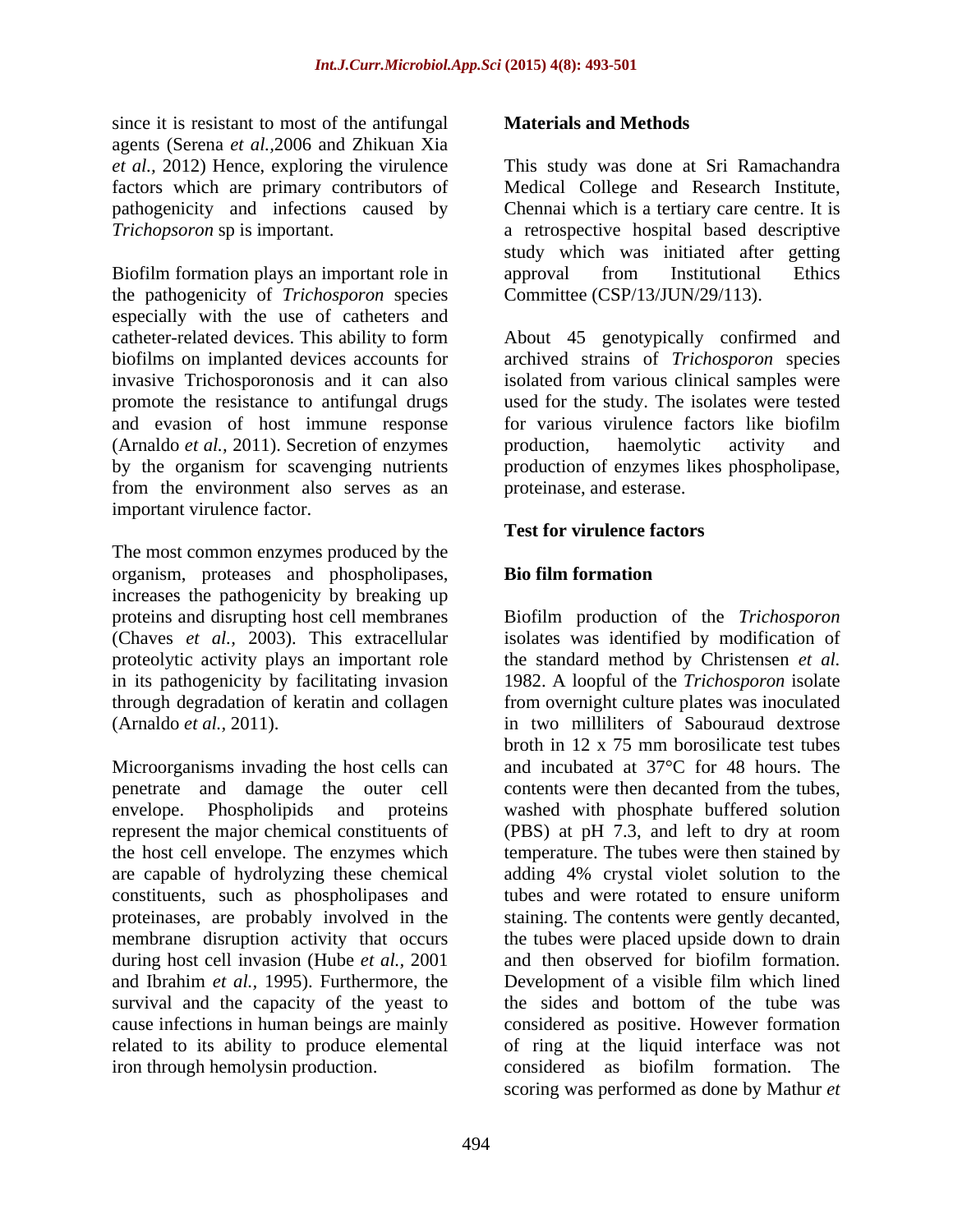*al.* (2006) (Absent - 0, Weak - 1, Moderate - 2% dextrose, 0.1% KH<sub>2</sub>PO<sub>4</sub>, 0.05% MgSO<sub>4</sub>

#### **Preparation of** *Trichosporon* **suspension**

agar was suspended in sterile PBS and the turbidity was adjusted to 0.5 Mc Farland proteinase and hemolytic activity (Staib *et al.*, 1965 and Vinitha Mohan Das *et al.*,

## **by using egg yolk agar** (Kemker *et al.*, 1991).

To determine phospholipase activity, the egg **Determination of hemolytic activity by** yolk agar method of Price *et al.* (1982) which was modified by Samaranayake *et al.* (2005) was employed. The culture medium To determine hemolytic activity, SDA contained 1 M NaCl,  $0.005$  M CaCl<sub>2</sub>, and containing sheep blood 7% and glucose 3%, 10% sterile egg yolk in 1L of SDA. Ten with final pH adjusted to 5.6 was used. Ten micro liters of previously prepared microliters of previously prepared *Trichosporon* suspension was inoculated *Trichosporon* suspension was inoculated onto plates; and then incubated at 37 °C for onto plates; these were then incubated at 5 days (Vinitha Mohan das *et al.,* 2008; 37°C for 48 hrs (Melek Inci *et al.,* 2012 and Melek Inci *et al.*, 2012). Formation of a Manns *et al.*, 1994). A zone of precipitation around the transparent/semitransparent zone around the *Trichosporon* colonies indicated the site of inoculation was considered as presence of enzymatic activity. positive hemolytic activity (Manns *et al.,* Phospholipase activity (Pz) was calculated 1994). by dividing the diameter of the colony by the diameter of the colony plus precipitation **Determination of esterase activity by** zone. If  $Pz = 1$ , negative phospholipase activity;  $Pz = 0.64{\text{-}}0.99$ , positive phospholipase activity;  $Pz \leq 0.63$ , very

# **Determination** of **proteinase activity** by NaCl, 0.01% CaCl<sub>2</sub>, and 1.5% agar with pH

Proteinase activity was detected by using the micro liters of previously prepared

2, Strong - 3) by visual observation. and 2% agar was prepared. After cooling to **Enzyme production** was added. Ten micro liters of *Trichosporon* A twenty four to forty eight hour old culture days. After incubation, the plates were of *Trichosporon* from Sabouraud dextrose stained with amidoblack. Opaqueness of the standard. The suspension prepared was used zone of proteolysis which indicated the to evaluate the phospholipase, esterase, degradation of protein (Vinitha Mohan Das *al.,* 1965 and Vinitha Mohan Das *et al.,* around the well was measured as the degree 2008) of proteinase production. The proteinase **Determination of phospholipase activity** diameter of the proteolytic unstained zone 2% dextrose,  $0.1\% \text{ KH}_2\text{PO}_4$ ,  $0.05\% \text{ MgSO}_4$ 50 C, 1% bovine serum albumin solution suspension was inoculated into the wells punctured onto the surface of the medium. The plates were incubated at  $37^{\circ}$ C for 10 media around the wells that could not be stained with amidoblack, corresponds to a *et al.,* 2008). The diameter of unstained zone activity  $(Pz) =$  diameter of the well / (Kemker *et al.,* 1991).

## **using SDA with 7% sheep blood**

containing sheep blood 7% and glucose 3%, microliters of previously prepared Manns *et al.,* 1994). A 1994).

## **using tween-80 opacity test medium:**

strong phospholipase activity. opacity test medium was used. The test **using bovine serum albumin agar** Modified Staib method. Medium containing *Trichoporon* suspension of each isolate wasTo determine esterase activity, Tween-80 medium consisted of 1% peptone, 0.5% NaCl,  $0.01\%$  CaCl<sub>2</sub>, and 1.5% agar with pH adjusted to 6.8. After cooling the medium (50°C), 0.5% of Tween-80 was added. Ten micro liters of previously prepared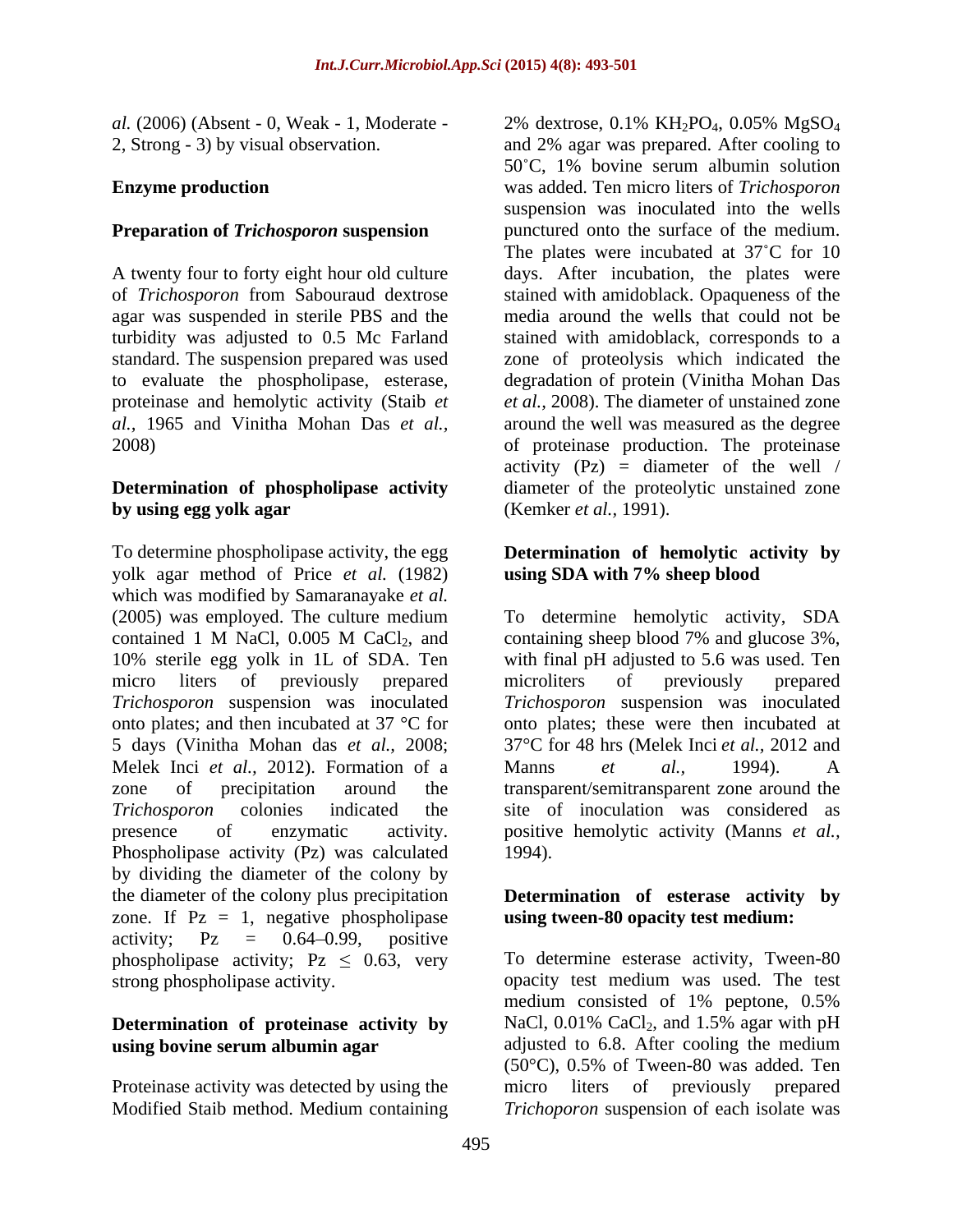inoculated onto the Tween-80 opacity test the inoculation site was considered as positive for esterase activity (Slifkin *et al.,*

All strains were tested 3 times in the critically ill patients, patients with independent observers. multiple invasive medical procedures.

The results of the ezymatic activity, biofilm

Among 45 *Trichosporon* isolates tested for lead to the progression of invasive biofilm production using tube method, 18 Trichosporonosis by escaping host immune were weakly positive (Fig. 1A) and others defences, Even though *Trichosporon* species showed a negative result (Fig. 1B). Among the 45 *Trichosporon* isolates tested for candida yeast infections in high risk patients esterase activity 43 (95.5%) were esterase causing invasive disease, only very few positive (Fig. 2A) and the rest of the two isolates were negative (Fig. 2B). Among all the 45 *Trichosporon* isolates tested for phospholipase activity, 27 (60%) expressed In the present study about 60% of indicated a very strong positive result. Cerikcioglu (2006), proteinase and and phospholipase. 2008).

medium, this was then incubated at 37 °C *Trichosporon sp* have been documented as for 10 days (Melek Inci *et al.,* 2012). an opportunistic agent causing rising, Presence of a halo pervious to light around invasive infections all over the world, 2000). Superficial infections. Invasive enzymatic evaluation and interpreted by two malignancies and those who are exposed to though most of them isolated from clinical laboratories are colonizers or cause superficial infections. Invasive Trichosporonosis has been documented in critically ill patients, patients with

**Results and Discussion** Various factors like the presence of production and haemolytic activity of all the produce enzymes like phospholipases, 45 *Trichosporon* isolates tested is given in proteinases, lipases and production of slime, table 1. are likely to be associated with the virulence glucuronoxylomannan (GXM) in the cell wall of *Trichosporon* spp, their ability to of this genus. These virulence factors may are the second most common cause of non studies have been done addressing the virulence factors of this genus.

phospholipase activity (Fig. 3). Pz value *Trichosporon* isolates i.e. 27/45 were 0.63 indicates very strong positive result phospholipase producers and 96% of them (Gueho *et al.,* 1992). All the 27 isolates i.e (43/45) produced esterase. In a previous which expressed phospholipase activity had study on production of virulence factors their Pz value between 0.3-0.5 which from 50 *T. ashaii* strains by Dag and Proteinase activity was found to be negative phospholipase activity could not be detected in all the tested strains by using modified in any of the isolates although all were Staib method (Fig. 4). All the 45 isolates esterase positive. The result of esterase showed no hemolytic activity (Fig. 5) in our activity in our study is almost the same as study. About 21 (47%) *Trichosporon* the previous study (Dag and Cerikçioglu, isolates produced both phospholipase and 2006). In another study conducted by esterase. Only two isolates were negative for Cafarchia and his collegues from pigeon both the enzymes. Among the 18 (40%) cloacae and droppings, of the 14 *T. beigelii* weakly positive biofilm producers, 15 (33%) isolates tested, 6 were positive for of them also produced the enzymes esterase phospholipase production (Cafarchia *et al.,* In the present study about 60% of Cerikcioglu (2006), proteinase and 2008).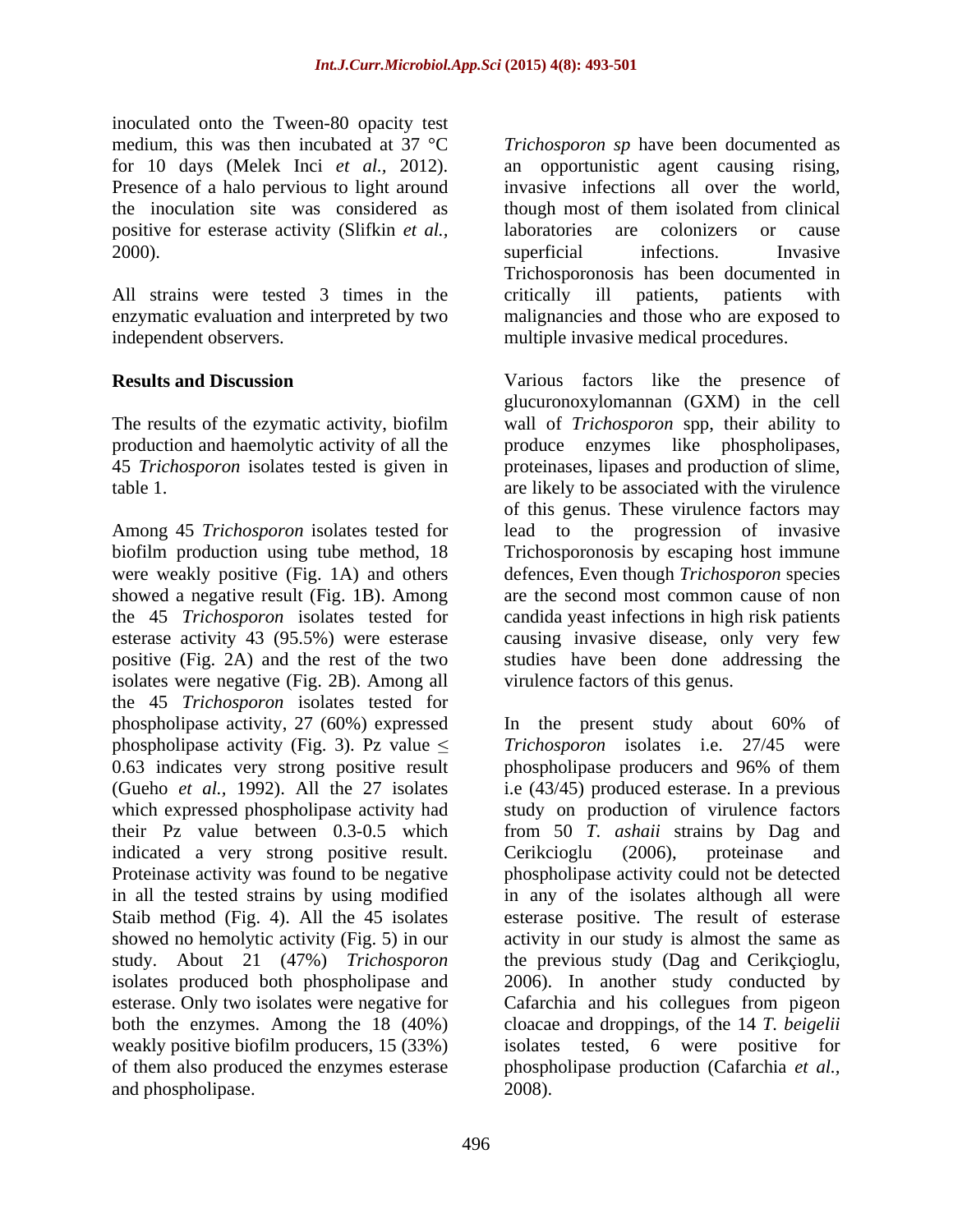| <b>Virulence factors</b> | No. of clinical isolates (45) |
|--------------------------|-------------------------------|
| Biofilm formation        | $18(40\%)$                    |
| Hemolytic activity       |                               |
| Phospholipase activity   | $27(60%)$ (Mean Pz = 0.23)    |
| Proteinase activity      |                               |
| <b>Esterase activity</b> | $43(95.5\%)$                  |

**Table.1** Virulence factors of *Trichosporon* species

### **Figure.1** Biofilm formation





**Fig.2** Esterase activity

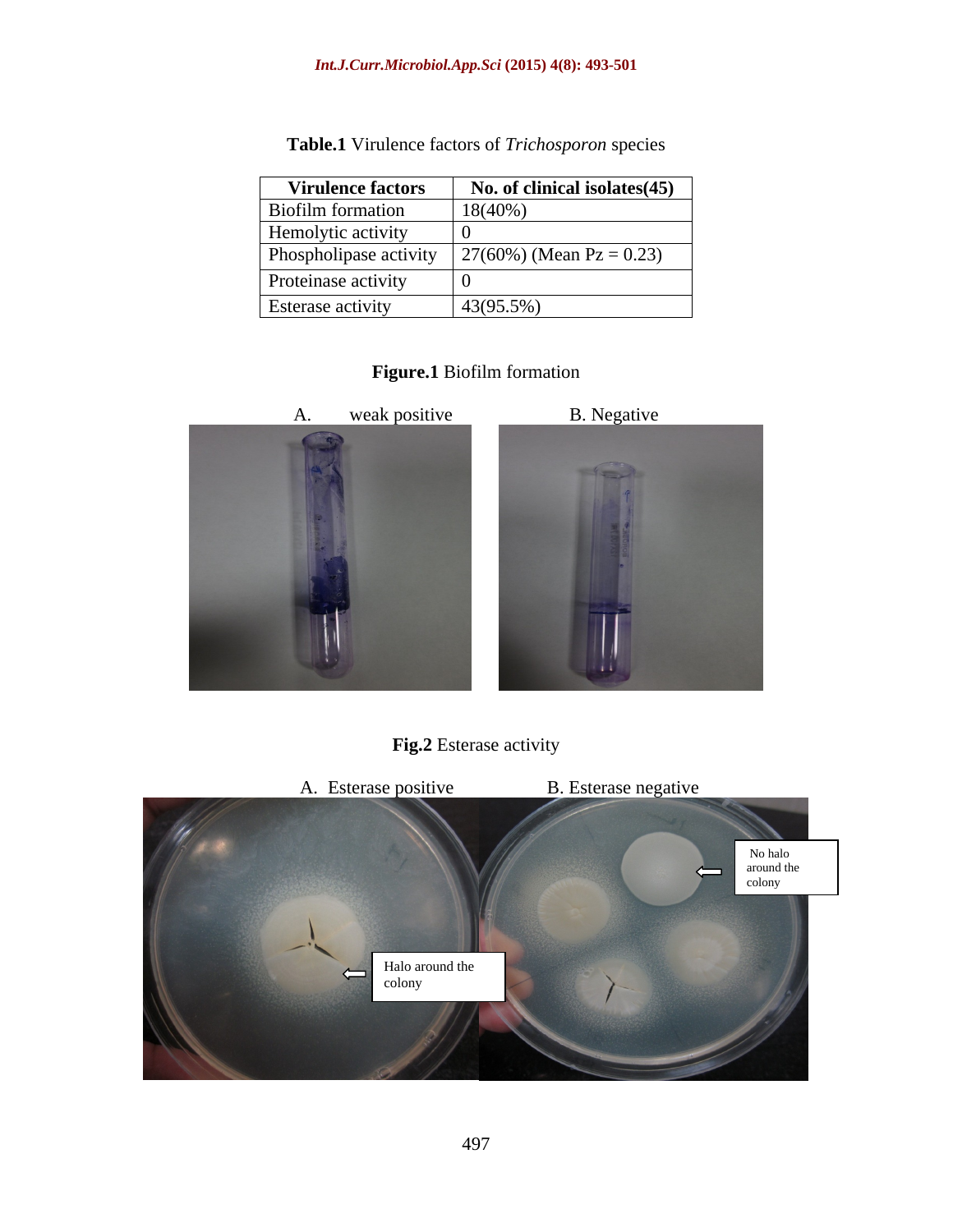

**Fig.3** Phospholipase activity

## **Fig.4** Proteinase activity



Absence of opacity - Proteinase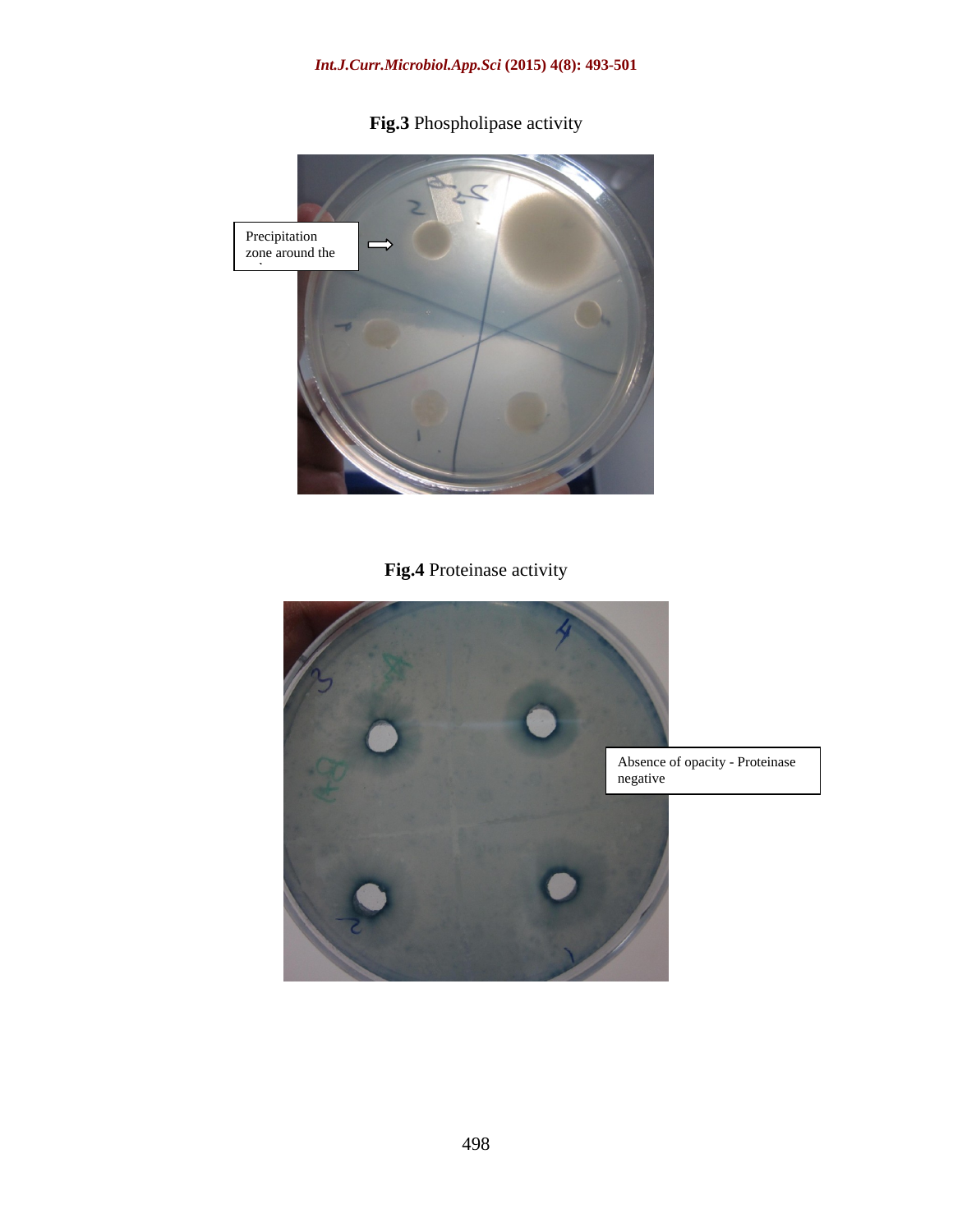**Fig.5** Hemolytic activity



(2006) in his study. To increase the yield of the phospholipase activity particularly in that 16.81% of the strains produced poor phospholipase producing strains, it is proteinase at 37°C and 4.09% under

In the present study biofilm production was Cerikçioglu (2006), out of 50 *T. ashaii* strains 10 were moderate slime producers, 18 strains were weak slime producers and 20 strains were slime non producers. In this strains were slime non producers. In this The fact that few *Trichosporon* isolates were study detection of biofilm production was positive for both the enzymes less compared to the previous ones. Hence a better method using microtitre plates for detection of slime production could be negative for the other enzymes (proteinase) adopted to increase the percentage of positivity. that various other virulence mechanisms are

The present study detected higher In this study none of the isolates produced phospholipase activity 27/45 (60%) when the enzyme proteinase which is similar to compared to the study by Cafarchia *et al.* the results of study done by Dag and (2008) and also there was no phospholipase Cerikçioglu (2006). In a study on proteinase activity detected by Dag and Cerikçioglu production in yeasts isolated from bovine necessary that it has to be confirmed with refrigeration (Melville *et al.*, 2011). In the specific radiometric or colorimetric assays present study proteinase was detected using and the use of concentrated culture filtrate. routinely used Bovine Serum Albumin agar weakly positive in about 40% (18/45) of the low levels of proteinase activity (Naglik *et Trichosporon* spp. In a study by Dag and *al.,* 2003). A solution based Bovine Serum milk at different temperature, it was found that 16·81% of the strains produced proteinase at 37°C and 4·09% under method. However it is a relatively insensitive method which cannot detect very Albumin hydrolysis assay is a better method which can overcome this drawback.

> positive for both the enzymes (Phospholipase, esterase) and biofilm production, and all the isolates tested and hemolytic activity, emphasizes the fact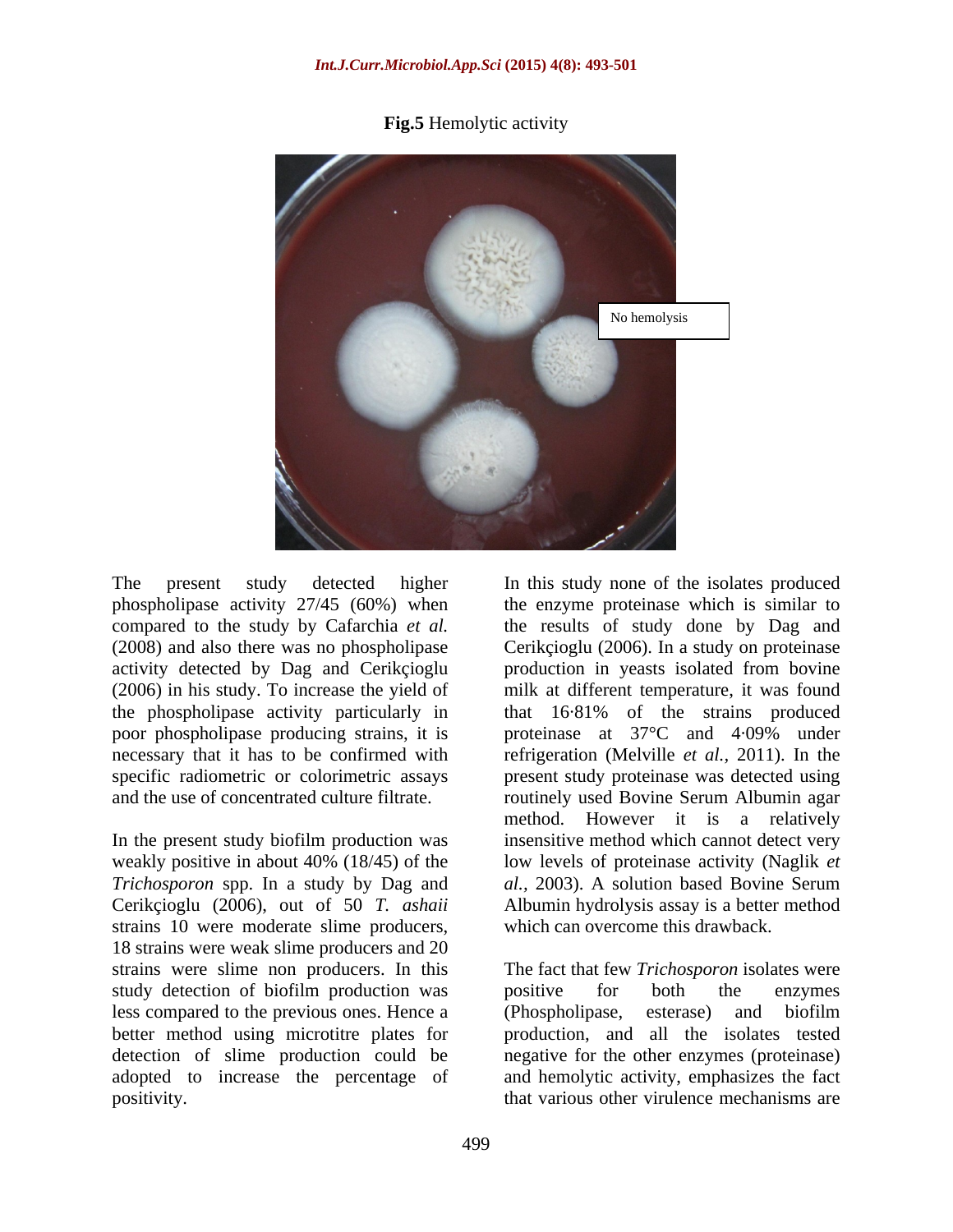also involved in the pathogenesis of the

attributed to a combination of various factors like production of proteinase, from the clinical samples of phospholipase, biofilm production and other hospitalized patients. *Microbiol.* unknown enzymes which has not been Bul., 40: 225–235 described. With growing incidence of Gueho, E., de Hoog, G.S., Smith, M.T. disseminated *Trichosporon* infections, it is essential to conduct further studies regarding Trichosporon. Antonie Van their virulence mechanisms in a larger scale by improvising the techniques for the Hube, B., Naglik, J. 2001. *Candida albicans* detection of virulence factors. proteinases: resolving the mystery of

Very few studies have been done pertaining species, considering this as a pilot study and further studies can be performed comparing pathogenic and environmental strains. The implicating phospholipse as a particular strains.

- Arnaldo, L., Colombo, Ana Carolina, B.,<br>Padovan Guilherme M. Chaves versus superficial clinical and Padovan, Guilherme M. Chaves,
- Cafarchia C., Romito D., Coccioli C., Camarda A., Otranto D. 2008. Phospholipase activity of yeasts from wild birds and possible implications tactor by Candida a<br>for human disease Med Mycal 46: Immun., 62: 5154–6. for human disease. *Med. Mycol.,* 46:
- characteristics of stocked and fresh yeasts strains. *Braz. J. Microbiol.,*
- Christensen, G.D., Simpson, W.A., Bisno, A.L., Beachy, E.H. 1982. Adherence *Staphylococcus epidermidis* to Evirgen, Syleyman Durmaz. 2012.

smooth surfaces. *Infect. Immun.,* 37:  $318 - 326.$ 

- genus *Trichosporon.* 318–326.<br>
Dag, A., Cerikçioglu, N. 2006. Investigation<br>
The virulence of *Trichosporon* species is of some virulence factors of Dag, A., Cerikçioglu, N. 2006. Investigation of some virulence factors of *Trichosporon asahii* strains isolated from the clinical samples of hospitalized patients. *Microbiol. Bul.,* 40: 225–235
	- 1992. Neotypification of the genus *Trichosporon*. *Antonie Van* Leeywenhoek., 61: 285-288.
	- a gene family. *Microbiology,* 147: 1997–2005.
- to the virulence factors of *Trichosporon* Ibrahim, A.S., Mirbod, F., Filler, S.G., the virulence factors production of Ghannoum, M.A. 1995. Evidence **References** *Infect. Immun.*, 63: 1993–1998. Banno, Y., Cole, G.T., Kitajima, Y., Edwards, Jr. J.E., Nozawa, Y., implicating phospholipse virulence factor of *Candida albicans.*
	- 2011. Current Knowledge of **nonclinical** isolates of *Inchosporon Trichosporon* spp. and Trichosporonosis. *Clin. Microbiol. Rev.*, 24(4): 682. doi: polymorphisms of rDNA generated 10.1128/CMR.00003-11. by polymerase chain reaction. *J.* Kemker, B.J., Lehmann, P.F., Lee, J.W., Walsh, T.J. 1991. Distinction of deep versus superficial clinical and nonclinical isolates of *Trichosporon beigelii* by isoenzymes and restriction fragment length polymorphisms of rDNA generated *Clin. Microbiol., 29:1677-1683.* 
		- Manns, J.M., Mosser, D.M., Buckley, H.R.1994. Production of a hemolytic factor by *Candida albicans*. *Infect. Immun.,* 62: 5154–6.
- 429 434 Mathur, T., Singhal, S., Khan, S., Upadhyay, Chaves, G.M., Cavalcanti, M.A.Q., Porto, D.J., Fatma, T., Kattan, A. 2006.<br>A L E 2003 Pathoganicity Detection of biofilm formation A.L.F. 2003. Pathogenicity Detection of biofilm formation 34: 197–202. **Example 2018** altritude of the different screening methods. *Indian* D.J., Fatma, T., Rattan, A. 2006. Detection of biofilm formation among the clinical isolates of staphylococci: an evaluation of three different screening methods. *Indian J. Med. Microbiol.,* 24: 25 29.
	- of biofilm producing strains of **Netherly Netterly** Roc, Erkan Yula, Omer Melek Inci, Mustafa Altay Atalay,Ayse Nedret Koc, Erkan Yula, Omer